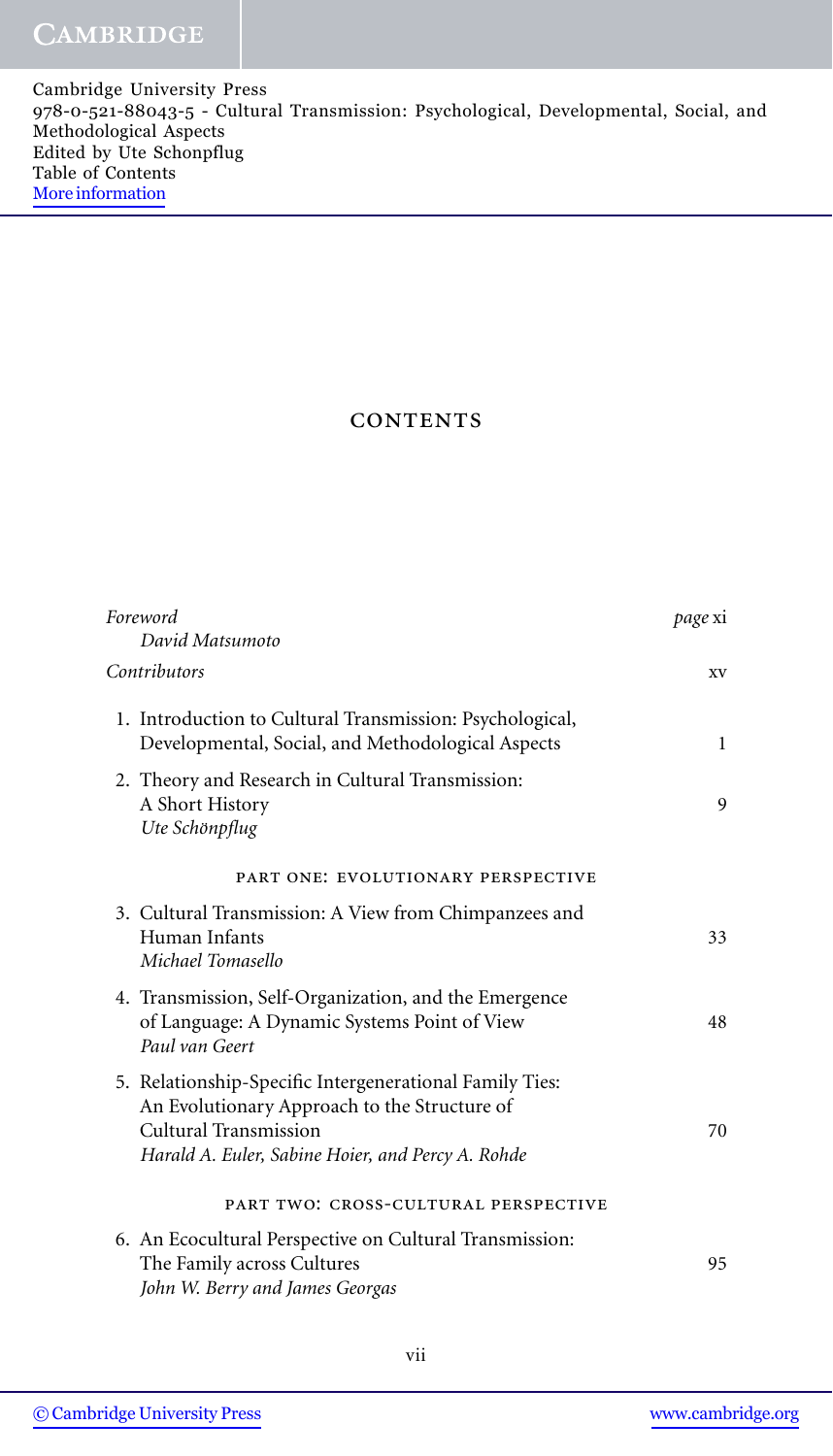| Cambridge University Press                                                           |  |
|--------------------------------------------------------------------------------------|--|
| 978-0-521-88043-5 - Cultural Transmission: Psychological, Developmental, Social, and |  |
| Methodological Aspects                                                               |  |
| Edited by Ute Schonpflug                                                             |  |
| Table of Contents                                                                    |  |
| More information                                                                     |  |
|                                                                                      |  |

| <b>V111</b> | Contents                                                                                                                                                                                                                                              |     |
|-------------|-------------------------------------------------------------------------------------------------------------------------------------------------------------------------------------------------------------------------------------------------------|-----|
|             | 7. Intergenerational Relations and Cultural Transmission<br>Gisela Trommsdorff                                                                                                                                                                        | 126 |
|             | 8. Intergenerational Transmission, Social Capital,<br>and Interethnic Contact in Immigrant Families<br><b>Bernhard Nauck</b>                                                                                                                          | 161 |
|             | 9. Developmental Processes Related to Intergenerational<br>Transmission of Culture: Growing Up with Two Cultures<br>Amado M. Padilla                                                                                                                  | 185 |
|             | 10. The Transmission Process: Mechanisms and Contexts<br>Ute Schönpflug and Ludwig Bilz                                                                                                                                                               | 212 |
|             | 11. Accounting for Parent-Child Value Congruence:<br>Theoretical Considerations and Empirical Evidence<br>Ariel Knafo and Shalom H. Schwartz                                                                                                          | 240 |
|             | 12. Culture, Migration, and Family-Value Socialization:<br>A Theoretical Model and Empirical Investigation with<br>Russian-Immigrant Youth in Israel<br>Ariel Knafo, Avi Assor, Shalom H. Schwartz, and Limor David                                   | 269 |
|             | 13. Immigrant Parents' Age Expectations for the<br>Development of Their Adolescent Offspring:<br>Transmission Effects and Changes after Immigration<br>Eva Schmitt-Rodermund and Rainer K. Silbereisen                                                | 297 |
|             | PART THREE: INTRACULTURAL VARIATIONS                                                                                                                                                                                                                  |     |
|             | 14. Intergenerational Transmission of Moral Capital across<br>the Family Life Course<br>Merril Silverstein and Stephen J. Conroy                                                                                                                      | 317 |
|             | 15. Similarity of Life Goals in the Family: A Three-Generation Study<br>Alexander Grob, Wibke Weisheit, and Veronica Gomez                                                                                                                            | 338 |
|             | 16. The Intergenerational Transmission of Xenophobia and<br>Rightism in East Germany<br>Bernd Six, Kristina Geppert, and Ute Schönpflug                                                                                                               | 370 |
|             | 17. Intergenerational Transmission of Violence<br>Haci-Halil Uslucan and Urs Fuhrer                                                                                                                                                                   | 391 |
|             | 18. "Don't Trust Anyone over 25": Youth Centrism,<br>Intergenerational Transmission of Political Orientations,<br>and Cultural Change<br>Tom F. M. ter Bogt, Wim M. J. Meeus, Quinten A. W. Raaijmakers,<br>Frits van Wel, and Wilma A. M. Vollebergh | 419 |